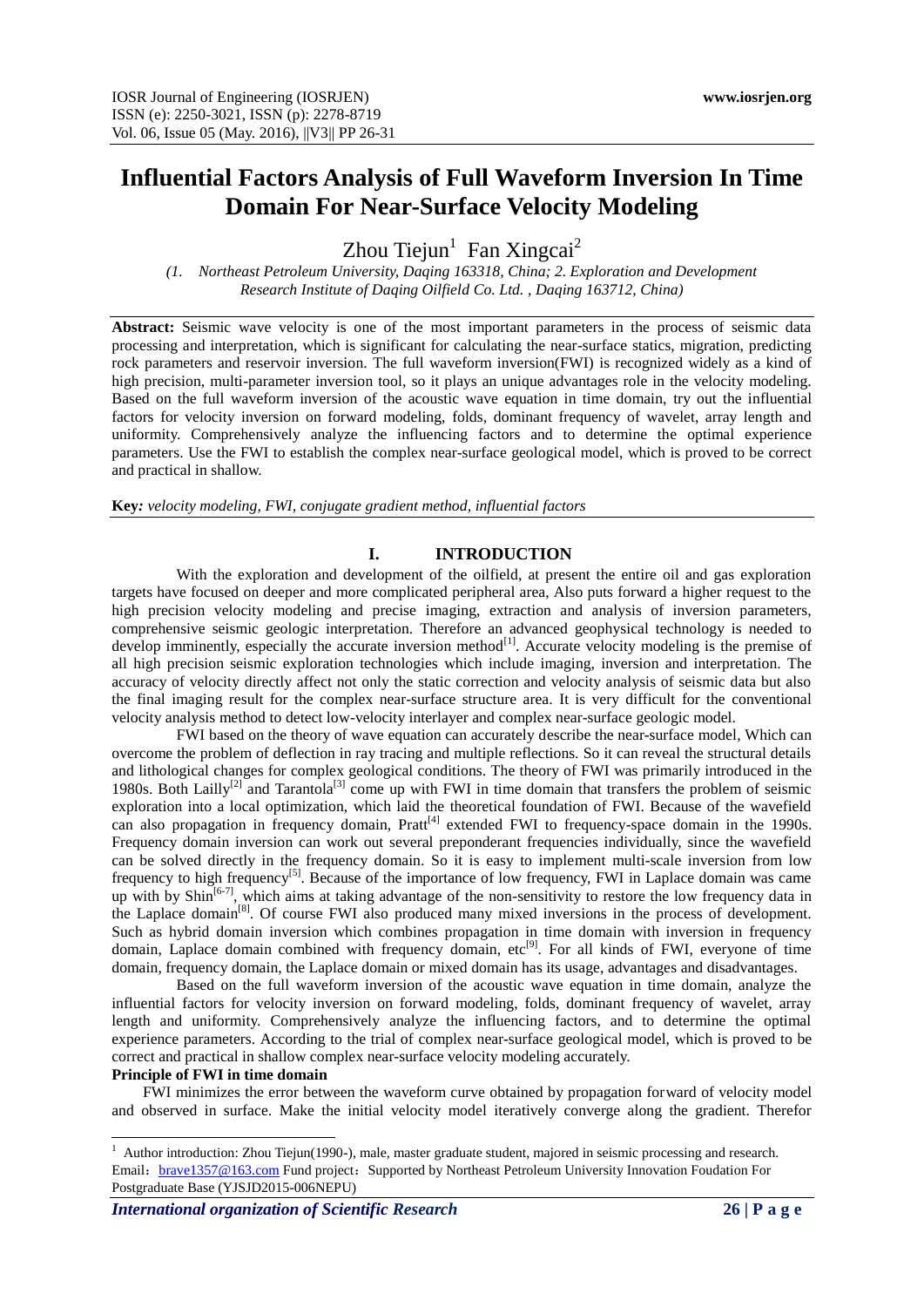rebuild the real underground velocity model.

Acoustic wave equation of constant density can be expressed

$$
\frac{1}{v^2(x)} \frac{\partial^2 u(x, t; x_s)}{\partial t^2} = \nabla^2 u(x, t; x_s) + f_s(x, t; x_s)
$$
\n(1)  
\nWhere  $\nabla^2 = \frac{\partial^2}{\partial x^2} + \frac{\partial^2}{\partial z^2}$ ,  $f(x, t; x_s)$  is the wavelet in the shot-points.

Besides, define a residual vector  $\Delta u = u_{cal} - u_{obs}$ , where  $u_{obs}$  is the actual data observed from surface detectors, and  $u_{cal}$  is the mimetic data calculated by velocity model. In the sense of least squares, the misfit function is

$$
E(v) = \frac{1}{2} \Delta u^{+} \Delta u = \frac{1}{2} \Delta u^{T} \Delta u^{*} = \frac{1}{2} \sum_{r=1}^{n_{g}} \sum_{s=1}^{ns} \int_{0}^{t_{\text{max}}} dt \left| u_{cal}(x_{r}, t; x_{s}) - u_{obs}(x_{r}, t; x_{s}) \right|^{2}
$$
(2)

Where *ns* and *ng* respectively represent the number of sources and geophones.  $\Delta u^+$  And  $\Delta u^+$ respectively represent adjoint matrix and complex conjugate matrix of residual vector  $\Delta u$ .

Within the framework of Born approximation theory, N-dimensional velocity  $\nu$  can be expressed as the sum of initial velocity model  $v_0$  and the disturbance velocity  $\Delta v$ , namely  $v = v_0 + \Delta v$ . Substituting it into the differentiation of equation (2) gives

$$
\Delta v = -\left(\frac{\partial^2 E(v_0)}{\partial v^2}\right)^{-1} \frac{\partial E(v_0)}{\partial v} = -H^{-1} \nabla E_v
$$
\n(3)

Where  $\nabla E$ <sub>y</sub> is the gradient vector,  $H^{-1}$  is the inverse matrix of Hessian.

Based on conjugate gradient theory, we can get the update formula of velocities

$$
v_{k+1} = v_k + \alpha_k g_k \tag{4}
$$

In the iterative process of gradient  $g_k$ , the misfit function continuously converges in the direction of the gradient.

ent.  
\n
$$
g(v) = \frac{\partial E(v)}{\partial v_i} = \sum_{r=1}^{ng} \sum_{s=1}^{ns} \int_{0}^{r_{\text{max}}} \text{Re} \left[ \left( \frac{\partial^2 u_{col}(x, t; x_s)}{\partial t^2} \frac{2}{v^3} \right)^s \int_{V} \Delta u(x_r, t; x_s)^* \Gamma(x_r, 0; x, t) dx \right] dt
$$
\n(5)

According to the conjugate state method of  $PLessix^{[10]}$ , that is to say, the conjugate state method is a way of reversing backward propagation the residual error by the conjugate of forward operator.

We have the following definition for conjugate gradient  $\psi$ 

$$
\psi_k = -g_k + \beta_k \psi_{k-1}, \quad \psi_0 = -g_0 \tag{6}
$$

Where  $\beta_k$  is the iterative correction factor of conjugate gradient. In order to get faster convergence rate, we use a hybrid factor based on the method of *Hesteness-Stiefel* and *Daiyuan*, defined as  $\beta_k = \max \left(0, \min \left(\beta_k^{HS}, \beta_k^{DY}\right)\right)$ *k HS*  $\beta_k = \max \left(0, \min \left(\beta_k^{\{B\}}\right), \beta\right)$ 

Through two type above, we obtain the conjugate gradient  $\psi_k$ . So the iterative velocity is finally concluded with

$$
v_{k+1} = v_k - \alpha_k \psi_k \tag{7}
$$

While calculating  $\beta_k$ , for iterative equation (7), we also need to choose an appropriate step size  $\alpha_k$ .

Setting 
$$
\frac{\partial E(v_{k+1})}{\partial \alpha_k} = 0
$$
, gives  $\alpha_k = -\frac{\langle d_k, \nabla E(v_k) \rangle}{\langle J_k d_k, J_k d_k \rangle}$ .

#### **Influential factors**

1. FD order and boundary condition

Figure 1 is the initial velocity model, the size is  $501x501$  points.  $dx = dz = 12$  m, Figure 2 is the 10 times iteratively smooth result of initial velocity model, where smooth parameters are 30 points interval for z direction and 20 points interval for x direction. Figure 3 shows the updated velocity of FWI by second order normal grid and Clayton-Enquist boundary condition. At the same time, figure 4 shows the updated velocity of FWI by eight order staggered grid and PML boundary condition.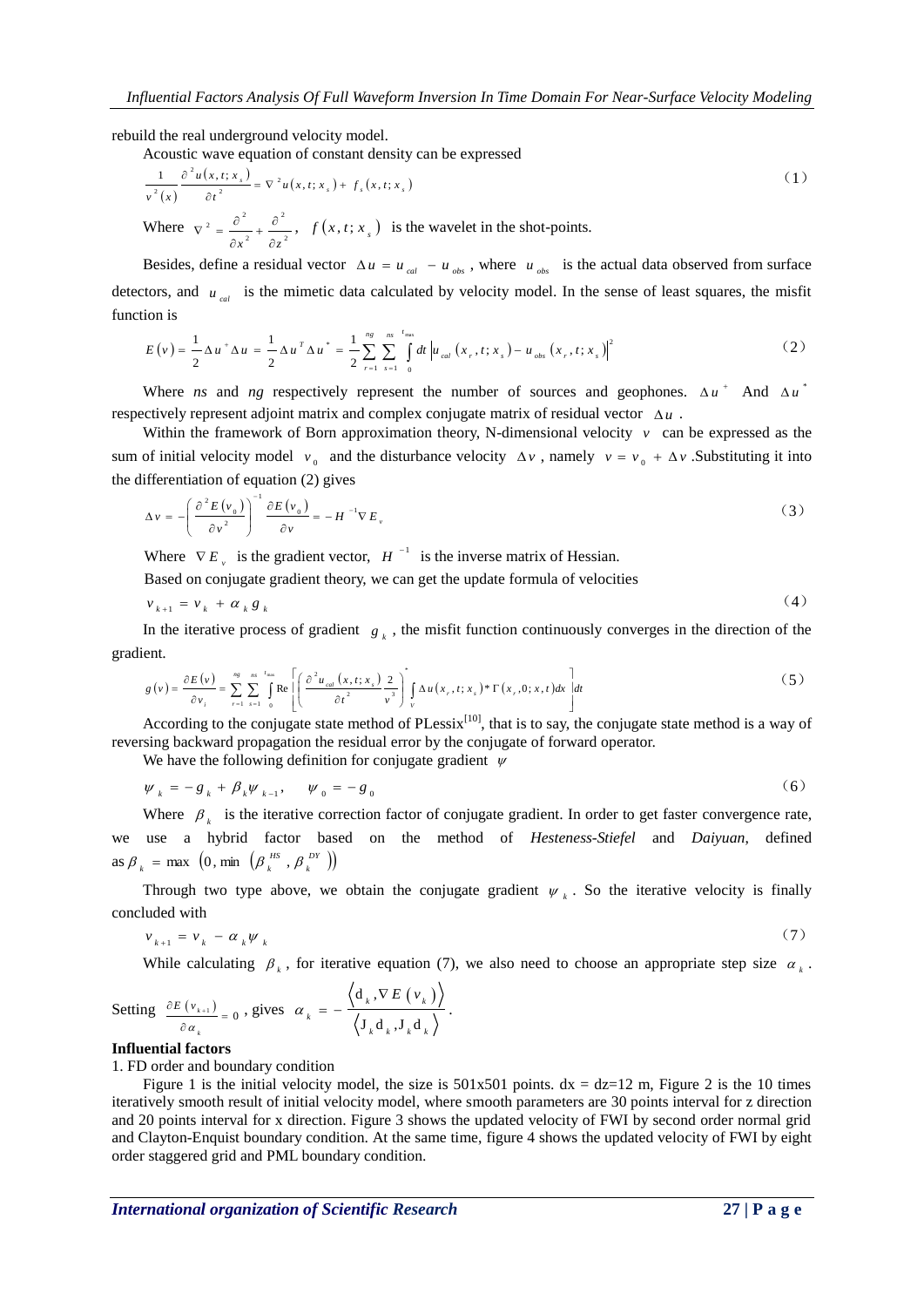



Figure 3 Updated velocity with second order normal grid and Clayton-Enquist boundary condition

Figure 4 Updated velocity with eight order staggered grid and PML boundary condition

Comparing figure 3 with figure 4, we find that the interface of velocity is already evident. The updated velocity in the figure 3 is not very stable, which appears many perturbations, and yet the result in figure 4 is better. There are no serious perturbations with velocity. It is proved that a better wavefield forward modeling is the basis of FWI.

2. The number of folds

The number of shot in figure 5 is ten and in figure 6 is fifty respectively and the interval of geophone is one grid point. It receives in all the surface. Comparing with them, we realize that the updated velocity is better within the large number of folds.









Figure 7 Updated velocity with one grid point Figure 8 Updated velocity with eight grid points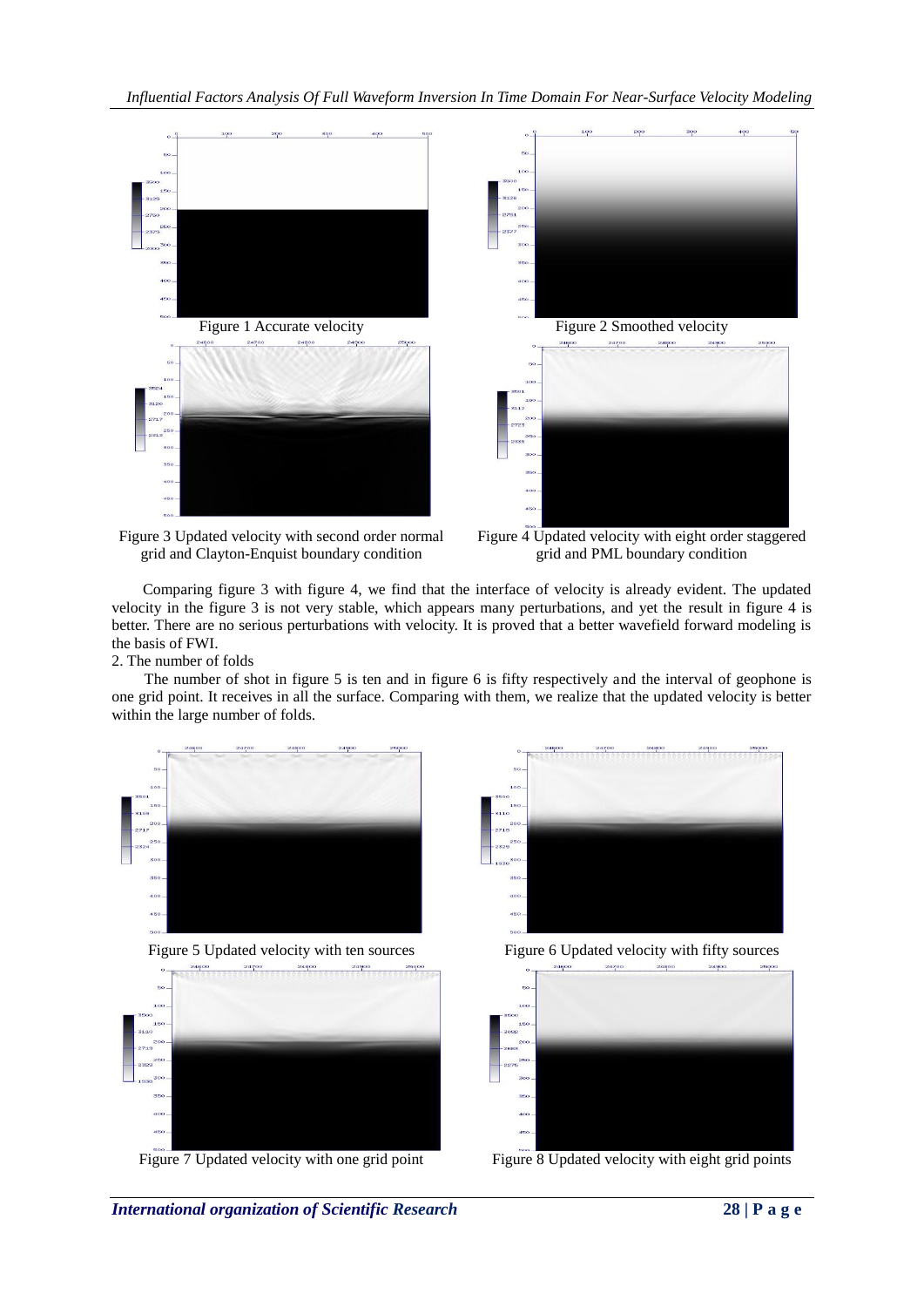#### *Influential Factors Analysis Of Full Waveform Inversion In Time Domain For Near-Surface Velocity Modeling*

The number of shot in figure 7 and figure 8 is both twenty. The geophones are full covered with all the surface, but the interval in figure 7 is one grid point and in figure 8 is eight grid points. Both the convergent speed and effect of the former are superior to the latter. So we can know the same conclusion that the updated velocity is better within the large number of folds.

3. Array length and uniformity

The number of shot in figure 9 and figure 10 is both twenty distributed uniformly on the ground. But the difference is the received condition that the former's geophone is mobile arrangement and the latter's is full cover with the surface. Through comparison and analysis, it can be found that the accuracy and convergent speed of the latter are superior than the former's. The reason is that the longer arrangement increases indirectly the folds. But we also can observe that the integrity and continuity of velocity interface is better, in addition the perturbations of updated velocity was smaller. This is because the mobile arrangement makes the energy of the folds more uniform, so the updated velocity is stable. According to the comprehensive analysis of above two situations, the more spread length can make updated velocity more accurate and make the result much better. At the same time uniform folds can bring out more stable result. So in the process of FWI, we should fully consider the effects of folds and arrangement length in observation system on the updated velocity, meanwhile it also should be pay attention the impact of uniformity on the stability.



Figure 9 Mobile arrangement Figure 10 Full arrangement

#### 4. Dominant frequency of wavelet

The initial velocity model is the same as the above. The dominant frequency of wavelet in figure 11 is 10 Hz and figure 12 is 30 Hz. The latter's effect is inferior to the former's, which of the reason is that low frequency component represents the amount of long wavelength in the seismic wave. It can match the background velocity better to get the right gradient direction. So the convergence speed is faster and the



result is more stable and better. High frequency component represents the amount of short wavelength, in other words it presents tiny perturbation. It can be closer to the real value on the basis of accurate ground model. But for inaccurate ground model, the corresponding low frequency component is more favorable to updated velocity. So we should use low frequency wavelet in FWI firstly, then use high frequency again later. For frequency-division method, the FWI in frequency domain has been implemented effectively.

## **Marmousi model test**

In order to test the modeling ability of FWI for the shallow and middle in complex geological conditions, the size of marmousi model we used in this article is 151 x767 points, As shown in figure 13. Figure 14 is the 10 times iteratively smoothing result of initial velocity model, where smooth parameters are 30 points interval for z direction and 40 points interval for x direction.

The FWI is carried out for 300 iterations. The updated velocity model is displayed in Figure 15. It can be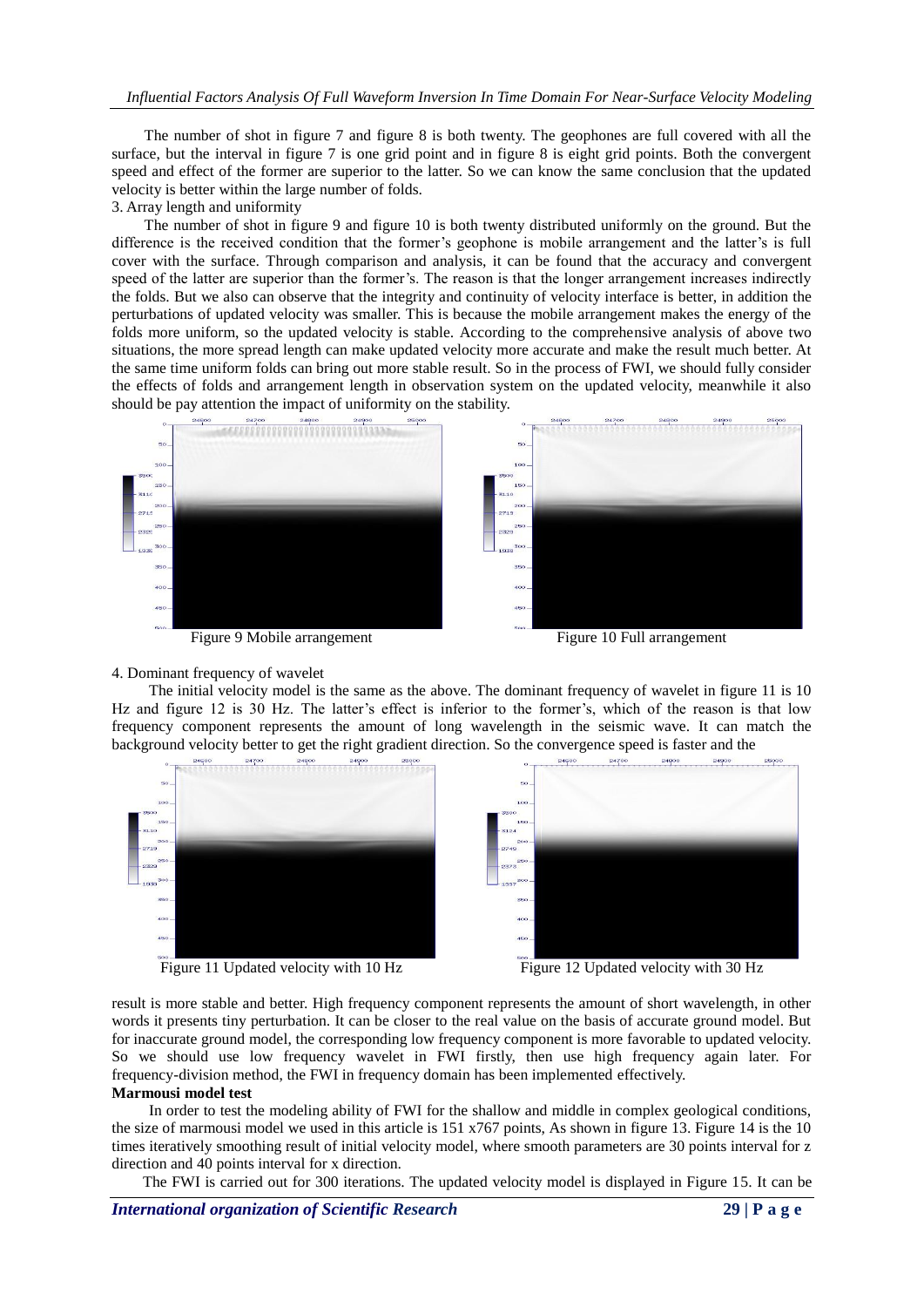seen that with the increase of iterations, the smoothed model converges gradually in the right direction. The model is improved from the shallow to the deep little by little. Figure 16 shows that the misfit function is decreasing with iteration. Early change is bigger, so the main features of structural contour are described out. On the contrary the late is the improvement of the details for fine adjustment velocity.

### **II. CONCLUSION**

Based on the understanding of FWI, we can know that this method can play a good role in velocity modeling of shallow and middle. It can detect the low velocity interlayer which is unable to be discovered by conventional velocity analysis. Thus it provides a reliable tool for the near-surface velocity modeling.

According to the analysis of the main influential factors for FWI, we obtain that everyone of accurate wavefield propagation, low frequency of wavelet, and high folds, uniformity, log array of the field observation system can promotes much better updated velocity and quicker convergent speed. As a consequence, we can use this methods to seek low-velocity interlayer and construct accurate near-surface velocity model. With the deepening of this topic research, it's reasonable for us to believe that velocity modeling of FWI will also apply for other imaging methods and actual production work.



Figure 16 The misfit function decreases with the iterations